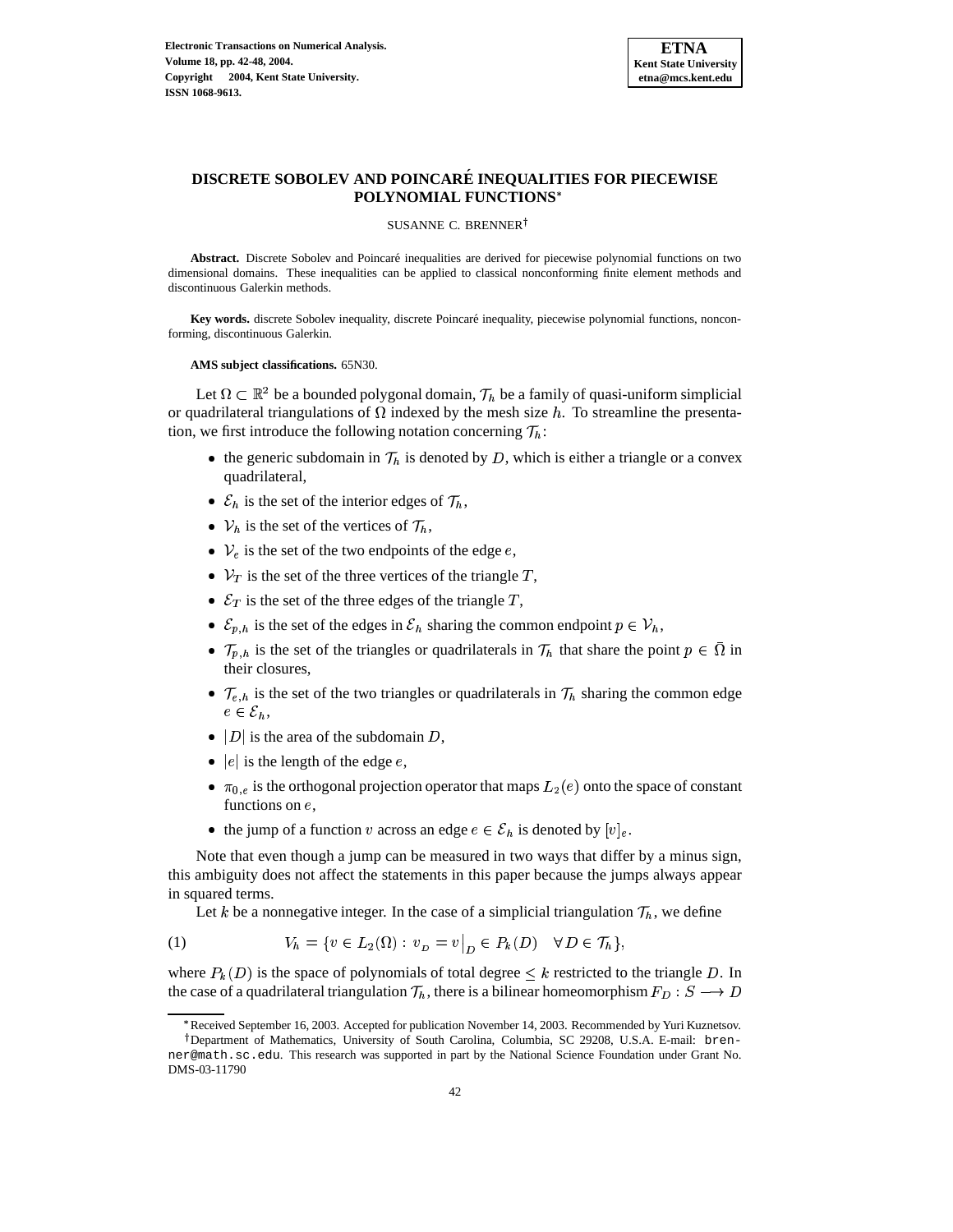<span id="page-1-5"></span>

| <b>ETNA</b>                  |
|------------------------------|
| <b>Kent State University</b> |
| etna@mcs.kent.edu            |

#### <span id="page-1-2"></span>Discrete Sobolev and Poincaré Inequalities 43

from the unit square  $S = (0,1) \times (0,1)$  onto any given (convex) quadrilateral  $D \in \mathcal{T}_h$ . We denote by  $Q_k(D)$  the space of functions  $v$  on  $D$  such that  $v \circ F_D$  is a polynomial on  $S$  whose degree in each variable is  $\leq k$ . In other words,  $v \in Q_k(D)$  is a polynomial of individual degree  $\leq k$  in the curvilinear coordinates on D induced by  $F_D^{-1}$ . We then define

(2) 
$$
V_h = \{ v \in L_2(\Omega) : v_D = v \big|_D \in Q_k(D) \quad \forall D \in \mathcal{T}_h \}.
$$

In order to state the discrete Poincaré inequality for piecewise polynomial functions we define the mean value  $\{ \{v\}_h(p) \text{ of a function } v \in V_h \text{ at a point } p \in \Omega \text{ by }$ 

(3) 
$$
\{\!\!\{v\}\!\!\}_h(p) = \frac{1}{|\mathcal{T}_{p,h}|} \sum_{D \in \mathcal{T}_{p,h}} v_D(p),
$$

where  $|\mathcal{T}_{p,h}|$  is the number of triangles or quadrilaterals in  $\mathcal{T}_{p,h}$ . .

The goal of this paper is to establish the following inequalities, where we use the standard notation for Sobolev spaces [\[7,](#page-6-0) [4\]](#page-6-1) and the positive constant  $C$  is independent of  $h$ :

<span id="page-1-0"></span>
$$
(4) \qquad ||v||_{L_{\infty}(\Omega)}^2 \leq C(1+|\ln h|) \bigg\{ \sum_{D \in \mathcal{T}_h} ||v||_{H^1(D)}^2 + \sum_{e \in \mathcal{E}_h} |e|^{-1} ||\pi_{0,e}[v]_e||_{L_2(e)}^2 \bigg\}
$$

<span id="page-1-7"></span>and

(5) 
$$
||v||_{L_{\infty}(\Omega)}^2 \leq C(1+|\ln h|)\Big\{\sum_{D\in\mathcal{T}_h}||v||_{H^1(D)}^2+\sum_{e\in\mathcal{E}_h}\sum_{p\in\mathcal{V}_e}(|v|_e(p))^2\Big\}
$$

<span id="page-1-6"></span>for all  $v \in V_h$ ; ;

(6) 
$$
||v||_{L_2(\Omega)}^2 \leq C(1+|\ln h|)\bigg\{\sum_{D\in\mathcal{T}_h}|v|_{H^1(D)}^2+\sum_{e\in\mathcal{E}_h}|e|^{-1}||\pi_{0,e}[v]_e||_{L_2(e)}^2\bigg\}
$$

<span id="page-1-1"></span>and

(7) 
$$
||v||_{L_2(\Omega)}^2 \leq C(1+|\ln h|)\Big\{\sum_{D\in\mathcal{T}_h}|v|_{H^1(D)}^2+\sum_{e\in\mathcal{E}_h}\sum_{p\in\mathcal{V}_e}\big(|v|_e(p)\big)^2\Big\}
$$

for all  $v \in V_h$  such that  $\{v\}_h(p) = 0$  for a given point  $p \in \Omega$ . The inequalities [\(4\)](#page-1-0)–[\(7\)](#page-1-1) generalize the well-known discrete Sobolev and Poincaré inequalities [\[2,](#page-6-2) [14,](#page-6-3) [16\]](#page-6-4) for finite element functions in  $H^1(\Omega)$ .

To avoid the proliferation of constants, we will use the notation  $A \leq B$  to represent the inequality  $A \leq$  (constant)  $\times B$ , where the constant is independent of h. The statement  $A \approx B$ is equivalent to  $A \leq B$  and  $B \leq A$ .

We begin by establishing the discrete Sobolev inequality [\(4\)](#page-1-0) for piecewise constant functions with respect to a simplicial triangulation  $\mathcal{T}_h$ , i.e., for the case where  $k = 0$  in [\(1\)](#page-0-0) and  $\mathcal{T}_h$ consists of triangles. Let  $W_h$  be the space of piecewise constant functions with respect to  $\mathcal T$ and let  $W_h \subset H^1(\Omega)$  be the  $P_1$  finite element space associated with  $\mathcal{T}_h$ . We define a linear  $\text{map } E_h : W_h \longrightarrow \tilde{W}_h$  by

<span id="page-1-4"></span><span id="page-1-3"></span>(8) 
$$
(E_h w)(p) = \{w\}_{h}(p) \quad \forall w \in W_h, p \in \mathcal{V}_h.
$$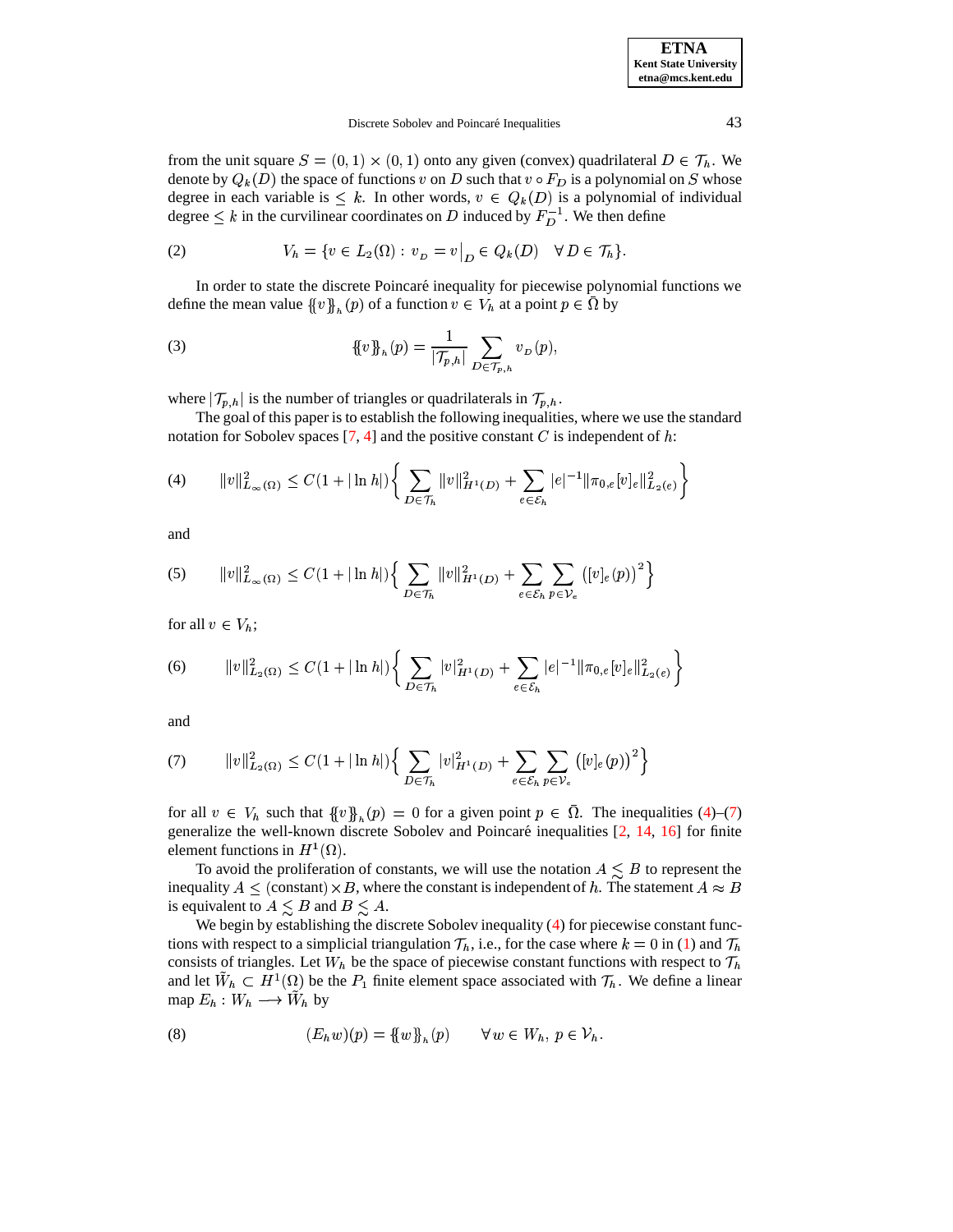$\Box$ 

## 44 Susanne C. Brenner

LEMMA 1. Let  $p \in V_h$  be a vertex of the triangle  $T \in \mathcal{T}_h$ . The following estimate holds:

$$
(w_{\tau}(p) - (E_h w)(p))^2 \lesssim \sum_{e \in \mathcal{E}_{p,h}} |e|^{-1} ||[w]_e||^2_{L_2(e)} \qquad \forall w \in W_h.
$$

*Proof.* From [\(3\)](#page-1-2) and [\(8\)](#page-1-3) we have

$$
w_{_{T}}(p)-(E_{h}w)(p)=\frac{1}{|\mathcal{T}_{p,h}|}\sum_{T'\in \mathcal{T}_{p,h}}\big(w_{_{T}}(p)-w_{_{T'}}(p)\big)
$$

which together with the Cauchy-Schwarz inequality implies that

$$
\left(w_{_{T}}(p) - (E_{h}w)(p)\right)^{2} \leq \frac{1}{|\mathcal{T}_{p,h}|} \sum_{T' \in \mathcal{T}_{p,h}} \left(w_{_{T}}(p) - w_{_{T'}}(p)\right)^{2}
$$

$$
\lesssim \sum_{e \in \mathcal{E}_{p,h}} [w]_{e}^{2} = \sum_{e \in \mathcal{E}_{p,h}} |e|^{-1} ||[w]_{e}||^{2}_{L_{2}(e)}.
$$

In view of the elementary facts that

$$
||v||_{L_{\infty}(T)} = \max_{p \in \mathcal{V}_T} |v(p)| \qquad \forall v \in P_1(T),
$$
  
\n
$$
||v||_{L_2(T)}^2 \approx |T| \sum_{p \in \mathcal{V}_T} v(p)^2 \qquad \forall v \in P_1(T),
$$
  
\n
$$
|v|_{H^1(T)}^2 \lesssim \sum_{p \in \mathcal{V}_T} v(p)^2 \qquad \forall v \in P_1(T),
$$
  
\n
$$
|T| \approx |e|^2 \qquad \forall e \in \mathcal{E}_T,
$$

<span id="page-2-0"></span>the estimates below follow immediately from Lemma [1:](#page-1-4)

(9) 
$$
||w - E_h w||_{L_{\infty}(\Omega)}^2 \lesssim \max_{e \in \mathcal{E}_h} |e|^{-1} ||[w]_e||_{L_2(e)}^2 \qquad \forall w \in W_h,
$$

<span id="page-2-1"></span>(10) 
$$
||w - E_h w||_{L_2(\Omega)}^2 \lesssim \sum_{e \in \mathcal{E}_h} |e| ||[w]_e||_{L_2(e)}^2 \qquad \forall w \in W_h,
$$

(11) 
$$
\sum_{T \in \mathcal{T}_h} |w - E_h w|_{H^1(T)}^2 \lesssim \sum_{e \in \mathcal{E}_h} |e|^{-1} ||[w]_e||^2_{L_2(e)} \quad \forall w \in W_h.
$$

The following lemma establishes [\(4\)](#page-1-0) for the special case of piecewise constant functions with respect to a family of quasi-uniform simplicial triangulations.

<span id="page-2-4"></span><span id="page-2-3"></span>LEMMA 2. *The following inequality holds:*

$$
(12) \qquad ||w||_{L_{\infty}(\Omega)}^2 \lesssim (1+|\ln h|)\Big\{||w||_{L_2(\Omega)}^2+\sum_{e\in\mathcal{E}_h}|e|^{-1}\|[w]_e\|_{L_2(e)}^2\Big\} \qquad \forall w\in W_h.
$$

<span id="page-2-2"></span>*Proof.* From the discrete Sobolev inequality  $[2, 14, 16]$  $[2, 14, 16]$  $[2, 14, 16]$  $[2, 14, 16]$  $[2, 14, 16]$  for  $P_1$  finite element functions in  $H^1(\Omega)$ , we have

(13) 
$$
||E_h w||_{L_{\infty}(\Omega)}^2 \lesssim (1+|\ln h|) ||E_h w||_{H^1(\Omega)}^2.
$$

Combining  $(9)$ – $(11)$  and  $(13)$  we find that

$$
||w||^2_{L_{\infty}(\Omega)} \lesssim ||w - E_h w||^2_{L_{\infty}(\Omega)} + ||E_h w||^2_{L_{\infty}(\Omega)}
$$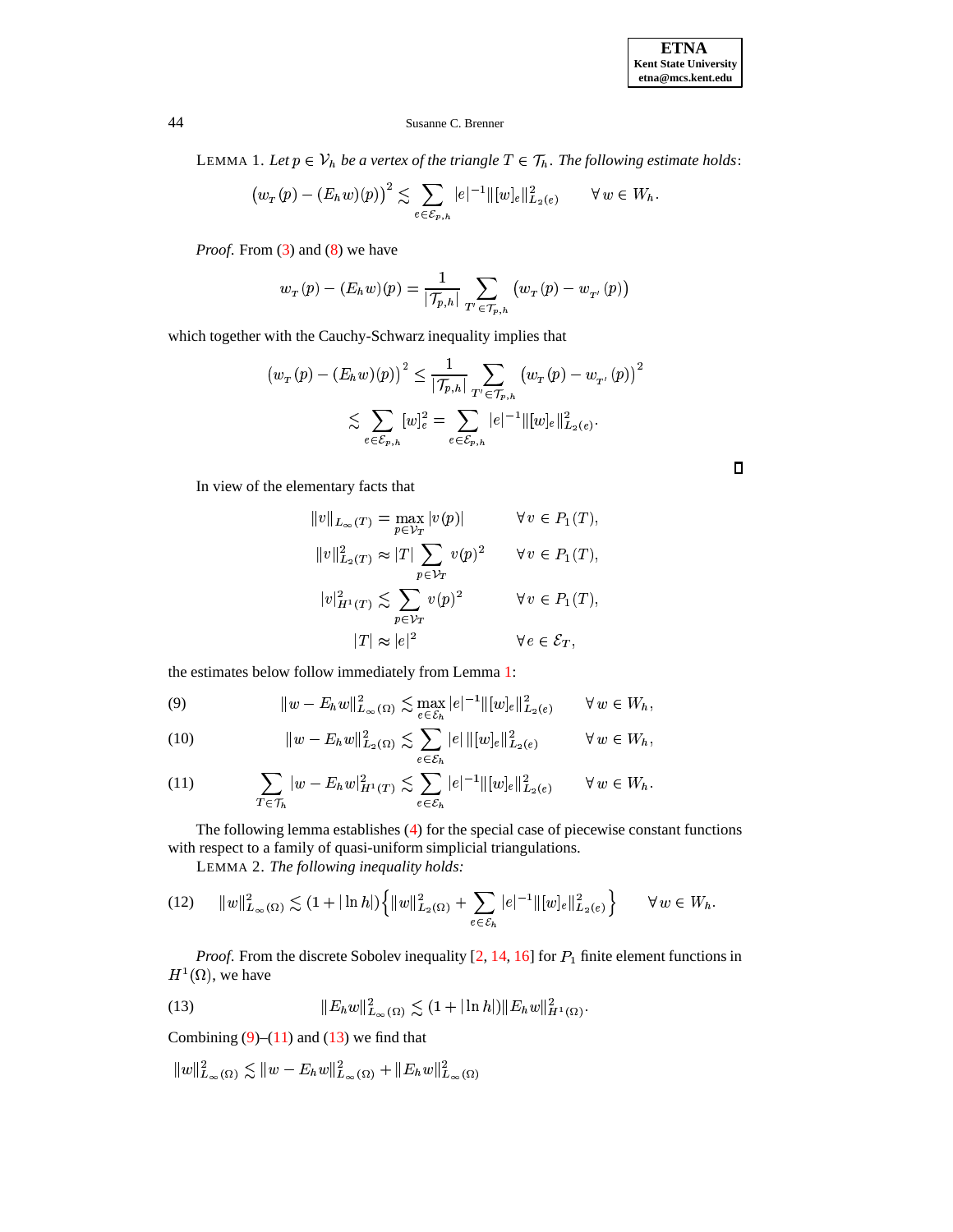<span id="page-3-2"></span>Discrete Sobolev and Poincaré Inequalities 45

$$
\leq \max_{e \in \mathcal{E}_h} |e|^{-1} ||[w]_e||^2_{L_2(e)} + (1 + |\ln h|) ||E_h w||^2_{H^1(\Omega)} \n\leq \sum_{e \in \mathcal{E}_h} |e|^{-1} ||[w]_e||^2_{L_2(e)} + (1 + |\ln h|) \sum_{T \in \mathcal{T}_h} (||w||^2_{H^1(T)} + ||w - E_h w||^2_{H^1(T)}) \n\leq (1 + |\ln h|) \{ ||w||^2_{L_2(\Omega)} + \sum_{e \in \mathcal{E}_h} |e|^{-1} ||[w]_e||^2_{L_2(e)} \}.
$$

<span id="page-3-0"></span> $\Box$ 

The next lemma shows that the result in Lemma [2](#page-2-3) is also valid for quadrilateral triangu-lations, i.e., [\(4\)](#page-1-0) is valid for the case where  $k = 0$  in [\(2\)](#page-1-5).

LEMMA 3. *The inequality* ([12](#page-2-4)) *holds for piecewise constant functions* w with *respect* to \* *a quasi-uniform family of quadrilateral triangulations.*

*Proof.* Let  $\mathcal{T}_h$  be the family of simplicial triangulations obtained from  $\mathcal{T}_h$  by adding the two diagonals of each quadrilateral in  $\mathcal{T}_h$ . Then  $\mathcal{T}_h$  is a quasi-uniform family of simplicial triangulations. Let w be an arbitrary piecewise constant function with respect to  $\mathcal{T}_h$ . Since w is also a piecewise constant function with respect to  $\mathcal{T}_h$ , Lemma [2](#page-2-3) implies that

(14) 
$$
||w||_{L_{\infty}(\Omega)}^2 \lesssim (1+|\ln h|)\Big\{||w||_{L_2(\Omega)}^2+\sum_{e\in\tilde{\mathcal{E}}_h}|e|^{-1}||\pi_{0,e}[w]_e||_{L_2(e)}^2\Big\},\,
$$

where  $\mathcal{E}_h$  is the set of interior edges of  $\mathcal{E}_h$ . .

The inequality  $(12)$  follows from  $(14)$  and the observation that

$$
[w]_e = 0 \quad \forall e \in \mathcal{E}_h \setminus \mathcal{E}_h.
$$

We can now establish the general case of  $(4)$ .

THEOREM 4. *The inequality [4](#page-1-0)* <sup>+</sup> *holdsfor a quasi-uniform family of simplicial or quadrilateral triangulations.*

*Proof.* Let  $v \in V_h$  be arbitrary and  $\Pi_0 v$  be the  $L_2$  orthogonal projection of v into the space of piecewise constant functions, i.e.,

<span id="page-3-1"></span>
$$
(\Pi_0 v)|_D = \frac{1}{|D|} \int_D v \, dx \qquad \forall D \in \mathcal{T}_h.
$$

The following estimate [\[7,](#page-6-0) [4\]](#page-6-1) is well-known:

(15) 
$$
||v - \Pi_0 v||_{L_2(D)} \lesssim (\text{diam } D)|v|_{H^1(D)} \qquad \forall v \in V_h.
$$

Moreover it follows from  $(15)$  and a standard inverse estimate  $[7, 4]$  $[7, 4]$  $[7, 4]$  that

(16) 
$$
||v - \Pi_0 v||_{L_{\infty}(\Omega)} \lesssim \max_{D \in \mathcal{T}_h} |v|_{H^1(D)} \qquad \forall v \in V_h.
$$

For  $e \in \mathcal{E}_h$ , since  $[\Pi_0 v]_e$  is a constant, the trace theorem (with scaling) and [\(15\)](#page-3-1) imply that

<span id="page-3-3"></span>
$$
|e|^{-1} \|\left[\Pi_0 v\right]_e - \pi_{0,e}[v]_e\|_{L_2(e)}^2 = |e|^{-1} \|\pi_{0,e}(\left[\Pi_0 v\right]_e - [v]_e)\|_{L_2(e)}^2
$$
  
\n
$$
\leq |e|^{-1} \|\left[\Pi_0 v\right]_e - [v]_e\|_{L_2(e)}^2
$$
  
\n
$$
\lesssim \sum_{D \in \mathcal{T}_{e,h}} \left(\frac{1}{|D|} \|\Pi_0 v - v\|_{L_2(D)}^2 + \|\Pi_0 v - v\|_{H^1(D)}^2\right) \lesssim \sum_{D \in \mathcal{T}_{e,h}} |v|_{H^1(D)}^2.
$$

 $\Box$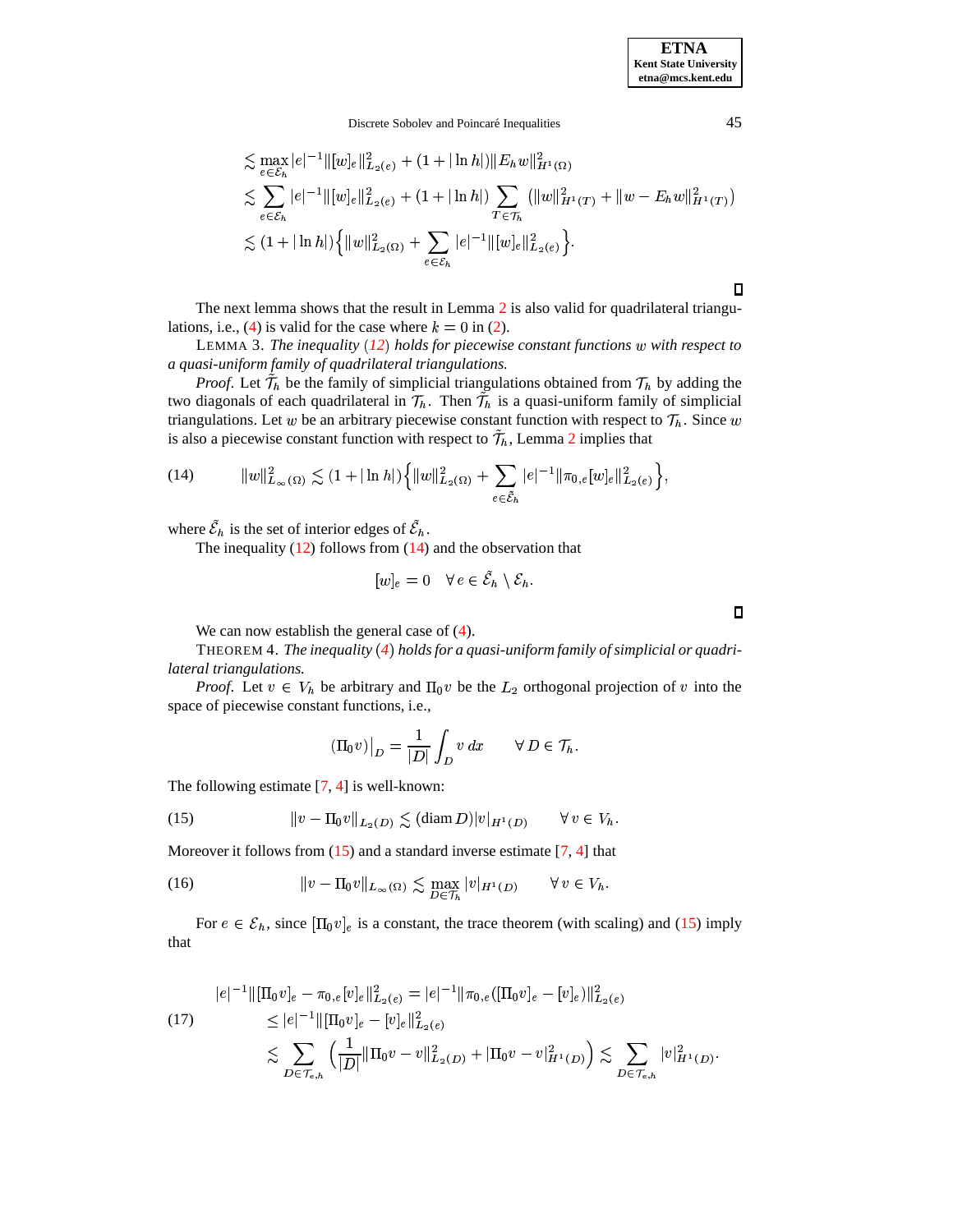### 46 Susanne C. Brenner

Combining Lemma [2,](#page-2-3) Lemma [3,](#page-3-2) and  $(15)$ – $(17)$  we have

$$
\|v\|_{L_{\infty}(\Omega)}^2 \lesssim \|v - \Pi_0 v\|_{L_{\infty}(\Omega)}^2 + \|\Pi_0 v\|_{L_{\infty}(\Omega)}^2
$$
  
\n
$$
\lesssim \max_{D \in \mathcal{T}_h} |v|_{H^1(D)}^2 + (1 + |\ln h|) \left\{ \|\Pi_0 v\|_{L_2(\Omega)}^2 + \sum_{e \in \mathcal{E}_h} |e|^{-1} \|[\Pi_0 v]_e\|_{L_2(e)}^2 \right\}
$$
  
\n
$$
\lesssim \sum_{D \in \mathcal{T}_h} |v|_{H^1(D)}^2 + (1 + |\ln h|) \left\{ \|v\|_{L_2(\Omega)}^2 + \sum_{e \in \mathcal{E}_h} |e|^{-1} \|\pi_{0,e}[v]_e\|_{L_2(e)}^2 \right\}
$$
  
\n
$$
+ (1 + |\ln h|) \sum_{e \in \mathcal{E}_h} |e|^{-1} \|[\Pi_0 v]_e - \pi_{0,e}[v]_e\|_{L_2(e)}^2
$$
  
\n
$$
\lesssim (1 + |\ln h|) \left\{ \sum_{D \in \mathcal{T}_h} \|v\|_{H^1(D)}^2 + \sum_{e \in \mathcal{E}_h} |e|^{-1} \|\pi_{0,e}[v]_e\|_{L_2(e)}^2 \right\}.
$$

As in the case of finite element functions belonging to  $H^1(\Omega)$ , the discrete Poincaré inequality [\(6\)](#page-1-6) follows from the discrete Sobolev inequality [\(4\)](#page-1-0).

THEOREM 5. *The inequality [6](#page-1-6)* <sup>+</sup> *holdsfor a quasi-uniform family of simplicial or quadrilateral triangulations.*

*Proof.* Let  $v \in V_h$  be arbitrary and

$$
\bar{v}=\frac{1}{|\Omega|}\int_{\Omega}v\,dx
$$

<span id="page-4-0"></span>be the mean of v over  $\Omega$ . From the Poincaré-Friedrichs inequality for piecewise  $H^1$  functions [\[3\]](#page-6-5) we have

(18) 
$$
||v - \bar{v}||_{L_2(\Omega)}^2 \lesssim \sum_{D \in \mathcal{T}_h} |v|_{H^1(D)}^2 + \sum_{e \in \mathcal{E}_h} |e|^{-1} ||\pi_{0,e}[v]_e||_{L_2(e)}^2
$$

which together with  $(4)$  yields

$$
\|v - \bar{v}\|_{L_{\infty}(\Omega)}^2 \lesssim (1 + |\ln h|) \Big\{ \sum_{D \in \mathcal{T}_h} \|v - \bar{v}\|_{H^1(D)}^2 + \sum_{e \in \mathcal{E}_h} |e|^{-1} \|\pi_{0,e}[v - \bar{v}]_e\|_{L_2(e)}^2 \Big\} \n\lesssim (1 + |\ln h|) \Big\{ \sum_{D \in \mathcal{T}_h} |v|_{H^1(D)}^2 + \sum_{e \in \mathcal{E}_h} |e|^{-1} \|\pi_{0,e}[v]_e\|_{L_2(e)}^2 \Big\}.
$$

On the other hand, since  $\{ \{v\}_h(p) = 0$ , we have, by [\(3\)](#page-1-2),

$$
(20) \quad \|\bar{v}\|_{L_2(\Omega)} \lesssim |\bar{v}| = \left| \{ (v - \bar{v}) \}_{h}(p) \right| = \frac{1}{|\mathcal{T}_{p,h}|} \left| \sum_{T \in \mathcal{T}_{p,h}} (v_T(p) - \bar{v}) \right| \leq \|v - \bar{v}\|_{L_\infty(\Omega)}.
$$

The estimate [\(6\)](#page-1-6) now follows from  $(18)$ – $(20)$  and the triangle inequality.  $\square$ 

REMARK 6. *The inequality [6](#page-1-6)* <sup>+</sup> *clearly remains valid if we replace the condition*  $\{\{v\}\}\mathfrak{h}_{\mathfrak{h}}(p) = 0$  by the more general condition that

<span id="page-4-1"></span>
$$
\sum_{D\in \mathcal{T}_{p,h}}\omega_{\scriptscriptstyle D}\,v_{\scriptscriptstyle D}\,(p)=0,
$$

*where the nonnegative weights*  $_{p}$  satisfy  $\sum_{D \in \mathcal{T}} \omega_{D} = 1$ .  $_{p} = 1.$ 

. . . . . . . . . . . . . . . . . . .  $\sum_{i=1}^{L}$  and  $\sum_{i=1}^{L}$  of the discre We now turn to the alternative forms  $(5)$  and  $(7)$  of the discrete Sobolev and Poincaré inequalities.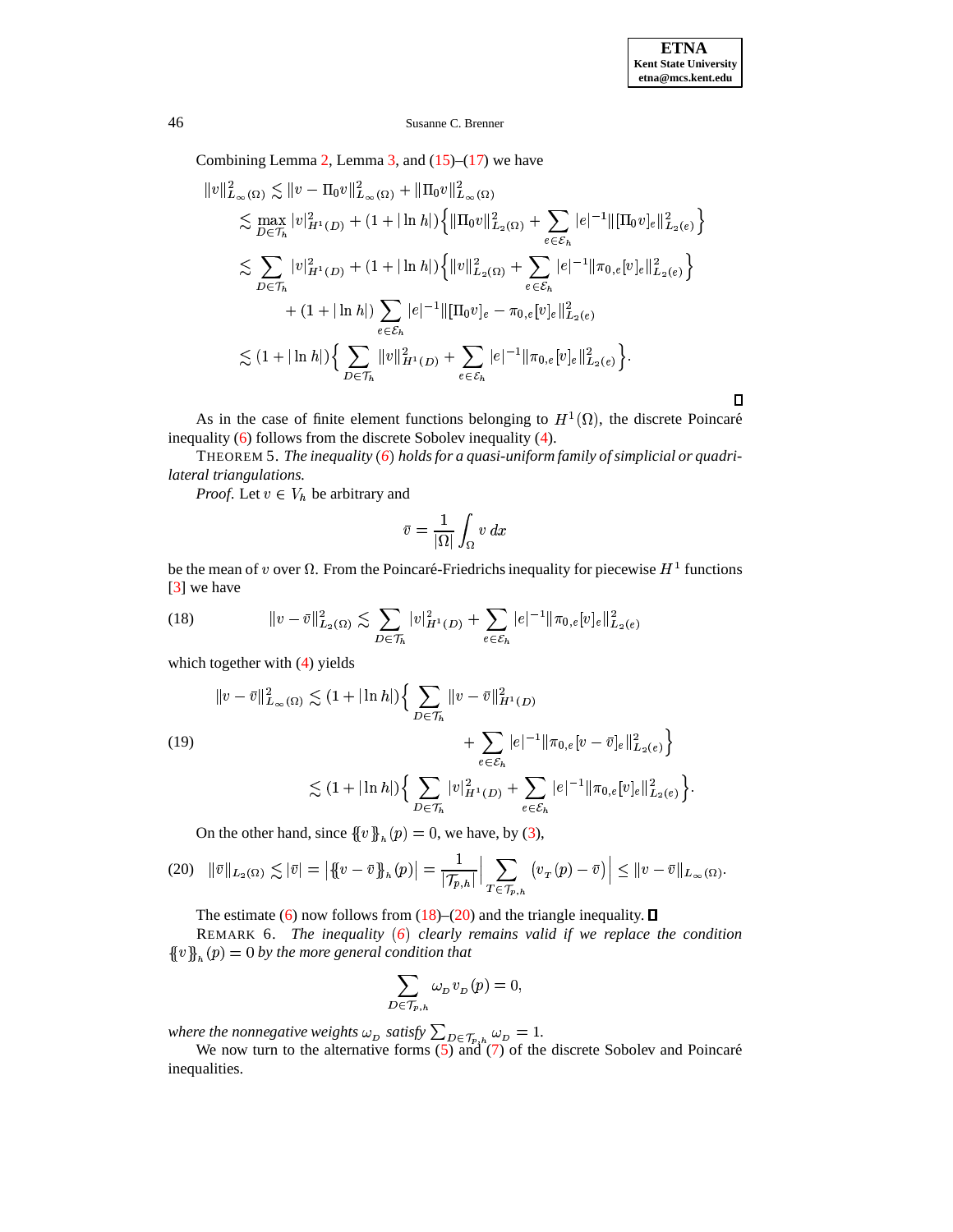THEOREM 7. *The inequalities [5](#page-1-7)* <sup>+</sup> *and [7](#page-1-1)* <sup>+</sup> *holdfor a quasi-uniform family of simplicial or quadrilateral triangulations.*

<span id="page-5-0"></span>*Proof.* In view of [\(4\)](#page-1-0) and [\(6\)](#page-1-6), it suffices to show that

$$
(21) \quad \sum_{e \in \mathcal{E}_h} |e|^{-1} \|\pi_{0,e}[v]_e\|_{L_2(e)}^2 \lesssim \sum_{D \in \mathcal{T}_h} |v|_{H^1(D)}^2 + \sum_{e \in \mathcal{E}_h} \sum_{p \in \mathcal{V}_e} \left( [v]_e(p) \right)^2 \qquad \forall \, v \in V_h.
$$

<span id="page-5-1"></span>Let  $v \in V_h$  be arbitrary and let  $[v]_e^I \in P_1(e)$  agree with  $[v]_e$  at the endpoints of  $e$ . By the trace theorem (with scaling), we have

$$
(22) \quad |e|^{-1} \|\pi_{0,e}([v]_e - [v]_e^I)\|_{L_2(e)}^2 \lesssim \sum_{D \in \mathcal{T}_{e,h}} \Big( \frac{1}{|D|} \|v_D - v_D^I\|_{L_2(D)}^2 + |v_D - v_D^I|_{H^1(D)}^2 \Big),
$$

where  $v<sub>D</sub><sup>T</sup>$  is either the polynomial in  $P<sub>1</sub>(D)$  that agrees with v at the vertices of the triangle D or the curvilinear polynomial in  $Q_1(D)$  that agrees with v at the vertices of the quadrilateral  $D.$ 

<span id="page-5-2"></span>It follows from standard interpolation error estimates and inverse estimates  $[7, 4]$  $[7, 4]$  $[7, 4]$  that

$$
(23) \qquad \frac{1}{|D|} \|v_D - v_D^I\|_{L_2(D)}^2 + |v_D - v_D^I|_{H^1(D)}^2 \lesssim (\text{diam}\, D)^2 |v|_{H^2(D)}^2 \lesssim |v|_{H^1(D)}^2.
$$

Furthermore a direct calculation yields

(24) 
$$
|e|^{-1} \|\pi_{0,e}[v]_e^I\|_{L_2(e)}^2 \leq |e|^{-1} \|[v]_e^I\|_{L_2(e)}^2 \lesssim \sum_{p \in \mathcal{V}_e} \big([v]_e(p)\big)^2.
$$

<span id="page-5-5"></span>The estimate [\(21\)](#page-5-0) follows from [\(22\)](#page-5-1)–[\(24\)](#page-5-2) and the triangle inequality.  $\square$ 

The discrete Sobolev inequality  $(4)$  and the discrete Poincaré inequality  $(6)$  for piecewise polynomial functions can be applied to many classical nonconforming finite element functions [\[9,](#page-6-6) [11,](#page-6-7) [12,](#page-6-8) [13,](#page-6-9) [10,](#page-6-10) [6,](#page-6-11) [5\]](#page-6-12) that satisfy the weak continuity condition

(25) 
$$
0 = \int_{e} [v]_e ds = |e| (\pi_{0,e}[v]_e) \quad \forall e \in \mathcal{E}_h.
$$

<span id="page-5-3"></span>For such functions the inequalities [\(4\)](#page-1-0) and [\(6\)](#page-1-6) simplify to

(26) 
$$
||v||_{L_{\infty}(\Omega)}^2 \leq C(1+|\ln h|) \sum_{D \in \mathcal{T}_h} ||v||_{H^1(D)}^2
$$

<span id="page-5-4"></span>and

(27) 
$$
||v||_{L_2(\Omega)}^2 \leq C(1+|\ln h|) \sum_{D \in \mathcal{T}_h} |v|_{H^1(D)}^2,
$$

respectively.

On the other hand, it follows from the alternative inequalities  $(5)$  and  $(7)$  that  $(26)$  and [\(27\)](#page-5-4) are also valid for nonconforming finite element functions [\[17,](#page-6-13) [19\]](#page-6-14) that do not satisfy the weak continuity condition [\(25\)](#page-5-5) but are continuous at the vertices of  $\mathcal{T}_h$ . .

The inequalities [\(4\)](#page-1-0) and [\(6\)](#page-1-6) can also be applied to discontinuous Galerkin methods. Indeed, by dropping the orthogonal projection operator  $\pi_{0,e}$  in [\(4\)](#page-1-0) and [\(6\)](#page-1-6) we immediately arrive at the inequalities

<span id="page-5-6"></span>
$$
(28) \qquad ||v||_{L_{\infty}(\Omega)}^2 \leq C(1+|\ln h|)\Big\{\sum_{D\in\mathcal{T}_h}||v||_{H^1(D)}^2+\sum_{e\in\mathcal{E}_h}|e|^{-1}||[v]_e||_{L_2(e)}^2\Big\}
$$